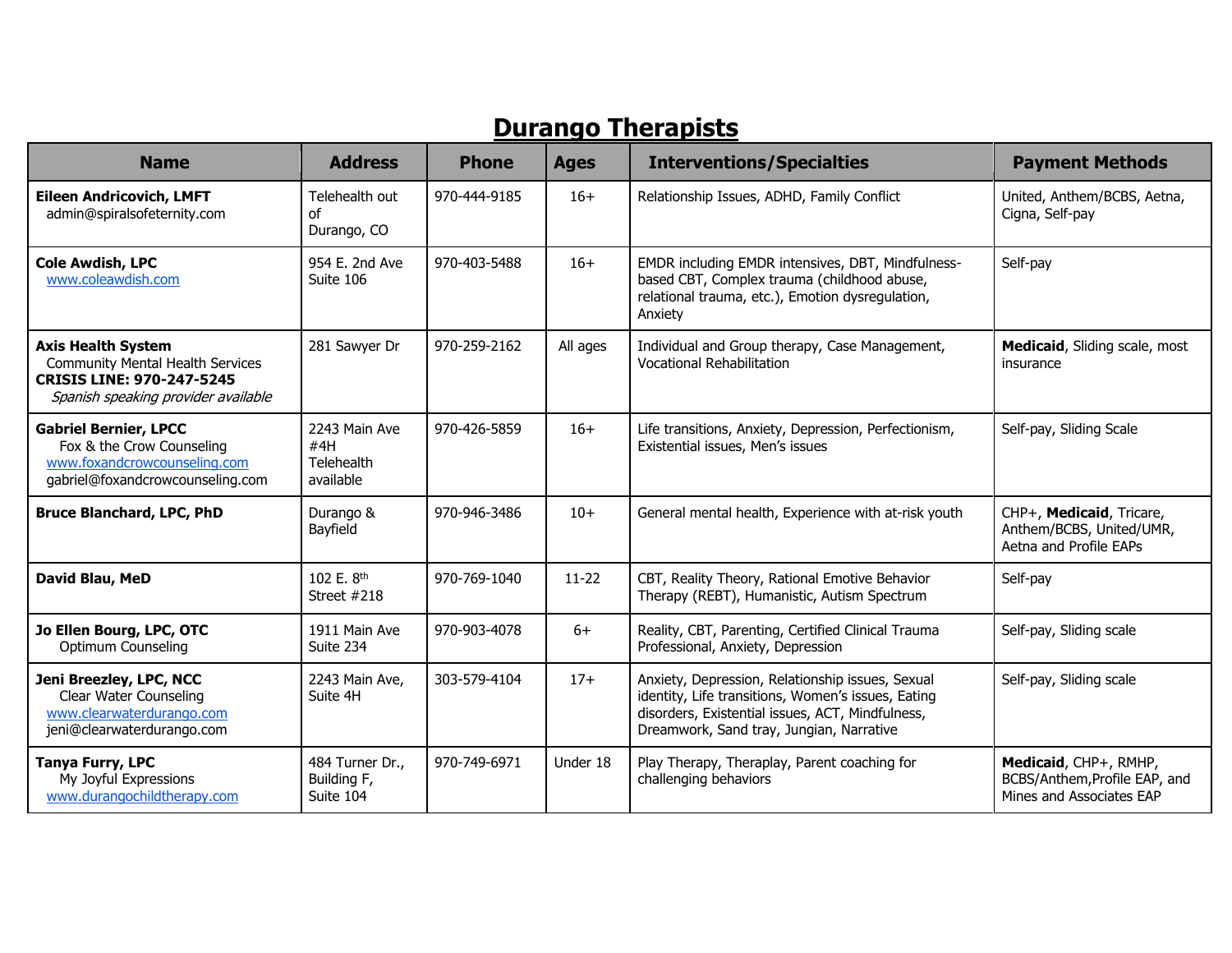| Anja Davis, LSW<br>Alpine Start Counseling                                                                                                                                                                       | 270 E 8th Ave<br>A-206                                                                                       | 970-239-3853 | $16+$    | Attachment, Anxiety, Depression, Relationship issues,<br>Identity Development, Self-esteem, Trauma, Emotion<br>Focused Therapy, Somatic Experiencing                                                                            | Self-pay, Sliding scale                                                      |
|------------------------------------------------------------------------------------------------------------------------------------------------------------------------------------------------------------------|--------------------------------------------------------------------------------------------------------------|--------------|----------|---------------------------------------------------------------------------------------------------------------------------------------------------------------------------------------------------------------------------------|------------------------------------------------------------------------------|
| <b>Durango Family Therapy</b><br>Brent Dixon, LPC,<br>Renee Dixon, LSW<br>Sierra Williams, LPC<br>Chelsi Hower, LPC<br>www.durangofamilytherapy.com                                                              | 2243 Main Ave,<br>Suites #16, 18,<br>and $20$                                                                | 970-422-7334 | $12+$    | Family, EMDR, Anxiety, Depression, Trauma, Grief,<br>Transitions, Parenting support                                                                                                                                             | Self-pay, EAPs                                                               |
| <b>Tracy Farmer, LCSW</b><br>www.durangofamilycounseling.com                                                                                                                                                     | Durango, CO                                                                                                  | 970-739-9438 | $10+$    | Adjustment, Divorce, Co-parenting, Step-parenting,<br>Family therapy, Mediation, Parent coordination,<br>Supervised visitation, PRE                                                                                             | Self-pay, Sliding scale                                                      |
| Nicole Fuller MA, DVAP, CAC III<br>www.nicolefuller.com                                                                                                                                                          | 1911 Main Ave<br>#234                                                                                        | 970-769-2435 | $10+$    | Anxiety, Depression, Substance Abuse, Parenting                                                                                                                                                                                 | Self-pay, Sliding scale                                                      |
| <b>Bridget Foster, LCSW, LAC</b><br><b>High Country Counseling</b><br>highcountrycounseling@gmail.com                                                                                                            | Durango, CO                                                                                                  | 970-779-9072 | $5+$     | DBT, EMDR, Anxiety, Depression, Adjustment,<br>Substance Use, Teenagers, Family Therapy, Parent<br>Coaching                                                                                                                     | Medicaid, CHP+, RMHP, Self-<br>pay, Anthem/BCBS                              |
| The Grief Center of SW Colorado<br>Judy Austin, LPC<br>Julie Madden, MA<br>7 contracted bereavement<br>therapists Spanish speaking provider<br>available<br>www.griefcenterswco.org<br>griefcenterswco@gmail.com | 2243 N Main<br>Ave,<br>Suite 4F<br>Durango, CO<br>Telehealth for<br>Bayfield,<br>Cortez, &<br>Pagosa Springs | 970-764-7142 | All ages | Grief, Individual and Family Grief Therapy, Survivors<br>of Suicide, Pre-Neo Natal Grief Support, GRASP group,<br>Children's grief camps, Parenting grieving children<br>support, Pet loss, Spanish speaking provider available | Sliding scale, Some insurances<br>accepted (email or call to ask)            |
| Amy Hackmeier, LCSW<br>Family Dynamics, LLC                                                                                                                                                                      | 2243 West<br>22nd<br>Suite $#17$                                                                             | 970-261-2633 | All ages | Parent Coaching, ADHD, Autism, PTSD, Attachment,<br>Relationships, Divorce                                                                                                                                                      | Self-pay, Sliding scale                                                      |
| Tara Jackson, LPC, RPT<br>www.tarajacksoncounseling.com                                                                                                                                                          | 101 E 31st St<br>Unit B                                                                                      | 970-799-0765 | All ages | Parenting support, Life transitions, Developmental and<br>academic concerns, EMDR, Play therapy                                                                                                                                 | Aetna, BCBS, Cigna, Meritain,<br>RMHP (including CHP+),<br>Tricare, Self-pay |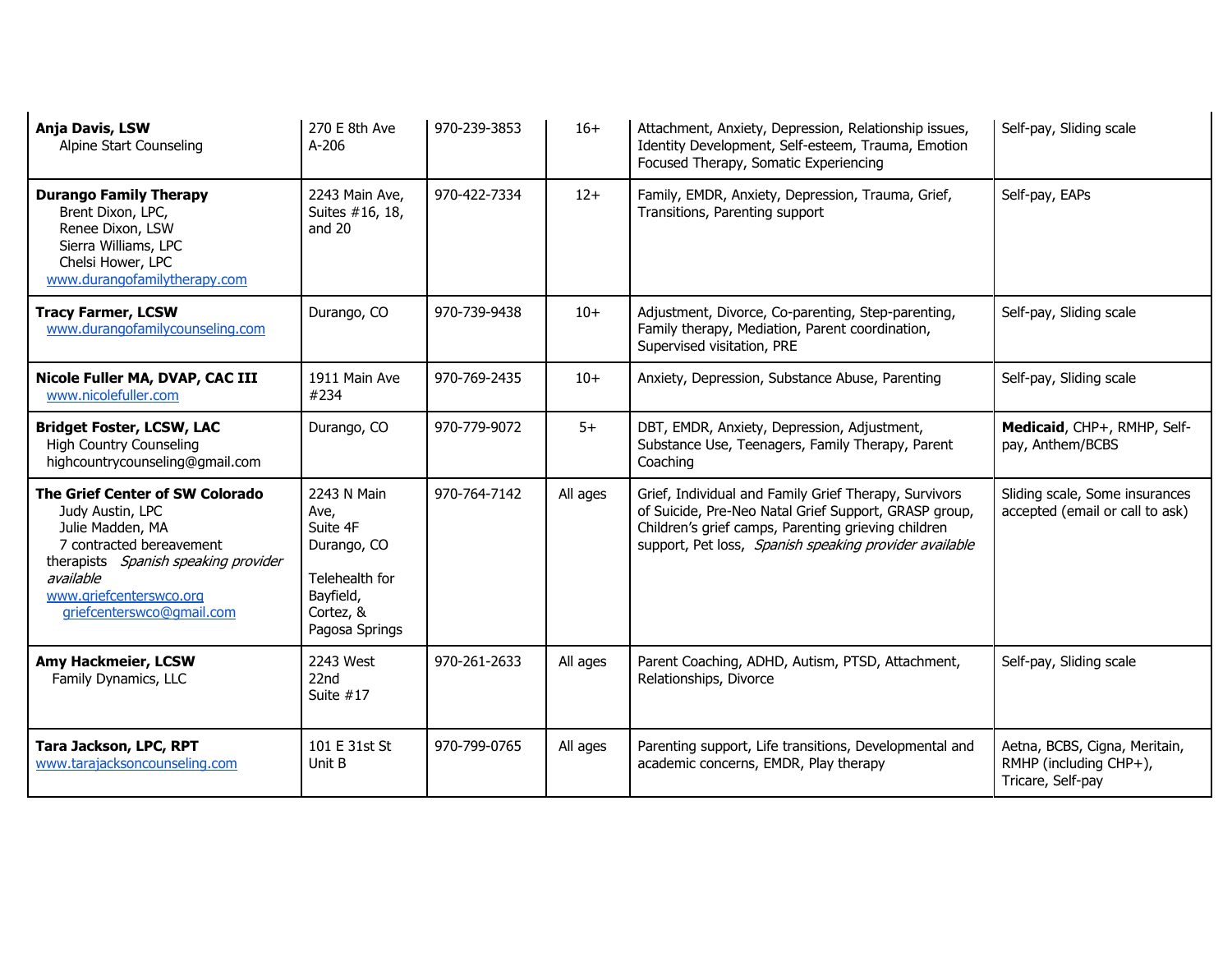| <b>Melinda Jameson, LPC</b>                                                                                      | 128 W. 14th St.<br>#205                     | 970-247-1444 | $2+$     | Grief, Loss                                                                                                                                                      | Medicaid, BCBS/Anthem,<br>RMHP, CHP+, United/UMR                                                           |
|------------------------------------------------------------------------------------------------------------------|---------------------------------------------|--------------|----------|------------------------------------------------------------------------------------------------------------------------------------------------------------------|------------------------------------------------------------------------------------------------------------|
| Jacqueline Juliana, LPC<br>www.jjlpcounselor.com                                                                 | Telehealth out<br>of<br>Durango, CO         | 970-519-2690 | $14+$    | Parent coaching, Family transitions, Anxiety,<br>Depression, ADHD, Identity                                                                                      | Self-pay                                                                                                   |
| Mary Katherine, Ph.D, LAC, MAC                                                                                   | 1911 Main Ave.<br>Room 206                  | 970-769-6907 | $12+$    | Motivational therapy, DBT, CBT, Trauma, Anxiety,<br>Depression, PTSD, Addiction (substance use,<br>gambling, etc.), Accudetox (acupuncture for mental<br>health) | RMHP Medicare, Medicaid,<br>CHP+, Triad EAP, Self-pay,<br>Sliding scale, other insurances<br>(call to ask) |
| <b>KidStuff Counseling</b><br>Rachel Alber, CSWC<br>Telehealth providers available<br>www.kidstuffcounseling.com | 555 S. Camino<br>Del Rio, Suite<br>$C1-B$   | 970-775-7061 | All ages | Music, Art, CBT, Family Therapy, Group Therapy,<br>EMDR, DBT, Gottman, Parent Coaching<br>Spanish Speaking available via telehealth                              | Self-pay, CHP+, RMHP,<br>Medicaid, Beacon Health,<br>Anthem/BCBS, Cigna,<br>United/UMR                     |
| Julie Kostuch, MA, LPC                                                                                           | 128 W 14th St,<br>Suite 201B<br>Durango, CO | 970-799-0807 | $2+$     | Children, Adolescents and Young Adults; Play therapy,<br>Anxiety, EMDR, EFT, Mindfulness, Polyvagal, Art<br>Therapy                                              | CHP+, Medicaid, RMHP,<br>BCBS/Anthem, most insurance<br>through Sondermind, Self-pay                       |
| <b>Abby Kubicek, LCSW</b><br>Durango Relationship Counseling<br>abby@durangorelationshipcounseling.<br>com       | 270 E 8th Ave<br>A-206                      | 970-403-5663 | $13+$    | Addictions, Couples CBT, DBT, Gottman, LGBTQ+,<br>Sexual Health, Sex Therapy, Alternative Relationships                                                          | Self-pay                                                                                                   |
| Felicia Libo, LPC<br>http://felicialibo.com                                                                      | Durango, CO                                 | 970-759-2678 | $17+$    | Life transitions, Women's Issues, Sensory Issues/High<br>Sensitivity, Attention/Focus, ADHD, Anxiety, Autism,<br>Relationships                                   | Self-pay, Anthem/BCBS, Bright<br>Health, Profile EAP, ComPsych<br>EAP                                      |
| <b>Megan McCartney, LCSW</b>                                                                                     | Durango, CO                                 | 847-445-2777 | $13+$    | Disordered Eating, Trauma, and Anxiety                                                                                                                           | Self-pay                                                                                                   |
| <b>Brit Meiers, LCSW</b><br>brit@britneymeierslcsw.com                                                           | 202 W. 22nd<br>St.                          | 970-903-8018 | $13+$    | Anxiety, Depression, Trauma, Life transitions,<br>Women's issues, LGBTQ+, Relationship issues,<br>EMDR, SE, DBT, ACT                                             | United, BSBC, Medicaid, Self-<br>pay, Sliding scale                                                        |
| Kiira Moore, LPC                                                                                                 | 270 E 8th Ave<br>$A-206$                    | 970-414-0803 | $0 - 18$ | Attachment, Parenting skills, Child Parent<br>Psychotherapy, Synergetic Play Therapy, EMDR                                                                       | Self-pay                                                                                                   |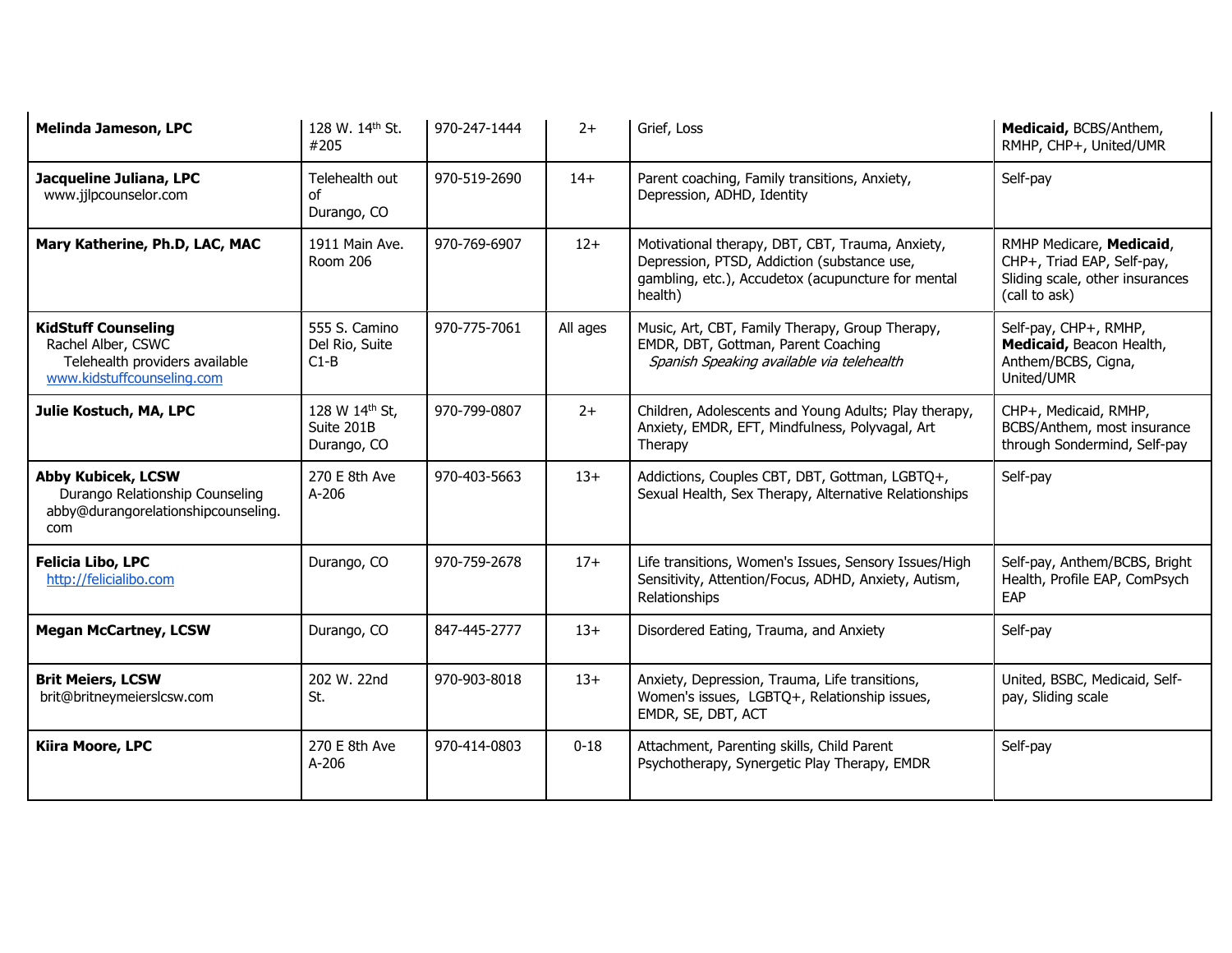| <b>Caitlin Morris, LCSW</b><br>trueselfdurango@gmail.com<br>Trueselfdurango.com                            | 679 E. 2nd Ave,<br>Suite E-1,<br>Office 6,<br>Durango, CO | 970-508-6159                 | $7+$     | Women's issues, Relational issues, Anxiety, Grief,<br>Integrated Health, Trauma-informed yoga, EMDR                                       | Self-pay                                                                                                                                |
|------------------------------------------------------------------------------------------------------------|-----------------------------------------------------------|------------------------------|----------|-------------------------------------------------------------------------------------------------------------------------------------------|-----------------------------------------------------------------------------------------------------------------------------------------|
| <b>Stephanie Pace, LCSW</b>                                                                                | 48 CR 250,<br>Suite 8                                     | 970-769-7522                 | $12+$    | Mindfulness-based, Life transitions, Depression,<br>Anxiety, Grief, Strengths-based, Body-centered,<br>Biofeedback                        | Self-pay, Sliding scale                                                                                                                 |
| <b>Animas Valley Counseling</b><br>Chari Perce, LMFT                                                       | 1911 Main Ave.<br>& Telehealth                            | 970-400-1038                 | $4+$     | Attachment, Play Therapy, Parenting, Domestic<br>Violence, Trauma, Anxiety, Depression, Family, EMDR,<br>Brainspotting                    | Medicaid, Self-pay                                                                                                                      |
| Kelly Pipkins-Burt, LPC (Telehealth)                                                                       | Telehealth out<br>οf<br>Pagosa Springs,<br>CO.            | 970-507-0436                 | $12+$    | DV, Depression, LGBTQ, Anxiety, Family, Trauma,<br>DBT, Divorce, Parenting.                                                               | Self pay, Medicaid, UHC,<br>Friday, Cigna                                                                                               |
| <b>Russ Pool, LPC</b><br>www.russpool.com                                                                  | 1911 Main Ave<br>#258                                     | 970-375-7777                 | $15+$    | Relationships, Trauma, Family therapy, Anxiety,<br>Depression, Transitions, EMDR, Motivated teens                                         | Self-pay                                                                                                                                |
| <b>Pura Vida</b><br>Shelley Nielsen, LCSW<br>www.thrivingtherapyyoga.com<br>https://puravidahealthcare.com | 160 East 12th<br>St,<br>Suite 1                           | 970-946-1383<br>970-426-1684 | $13+$    | Body-centered, IFS, Trauma-informed yoga, Yoga<br>nidra, Healing Through Yoga Series for Adults, SASO<br>Healing Trauma group facilitator | Self-pay, Sliding scale                                                                                                                 |
| <b>Katy Pytte, LPC</b><br>www.Katypytte.com<br>kpytte00@qmail.com                                          | 2243 Main Ave<br>#4 $C$                                   | 970-903-4769                 | $5 - 22$ | Play Therapy, Mood Disorders, Divorce, Parenting<br>issues, Trauma, Sex abuse, EMDR, CBT, Therapy Dog                                     | Medicaid, Tricare, BCBS,<br>Assurant, CHP+, RMHP,<br>Cofinity, Humana, Life Sync,<br>Aetna, United/UMR, Bright<br>Health, Friday Health |
| <b>Nancy Raffaele-Ilic, LPCC</b><br>nancy@sunlitpathcounseling.com                                         | 1911 Main<br>Avenue, Suite<br>246                         | 970-799-2202                 | $13+$    | Trauma, SI, Grief, Addictions, Self-harm, Depression,<br>Anxiety, Psychosis, DID, Hallucinations, CBT, DBT,<br>ACT, Client-centered       | Self-pay, Sliding scale                                                                                                                 |
| <b>Lara Ristow LCSW</b>                                                                                    | 2855 Main Ave,<br>$A-104$                                 | 970-946-2669                 | $2+$     | Anxiety, Depression, Grief, Loss, Trauma, Medical<br>Trauma, EMDR, Synergetic Play Therapy                                                | Medicaid, RMHP, CHP+,<br>United, BCBS, Aetna, Friday,<br>Cigna, Bright, Optum                                                           |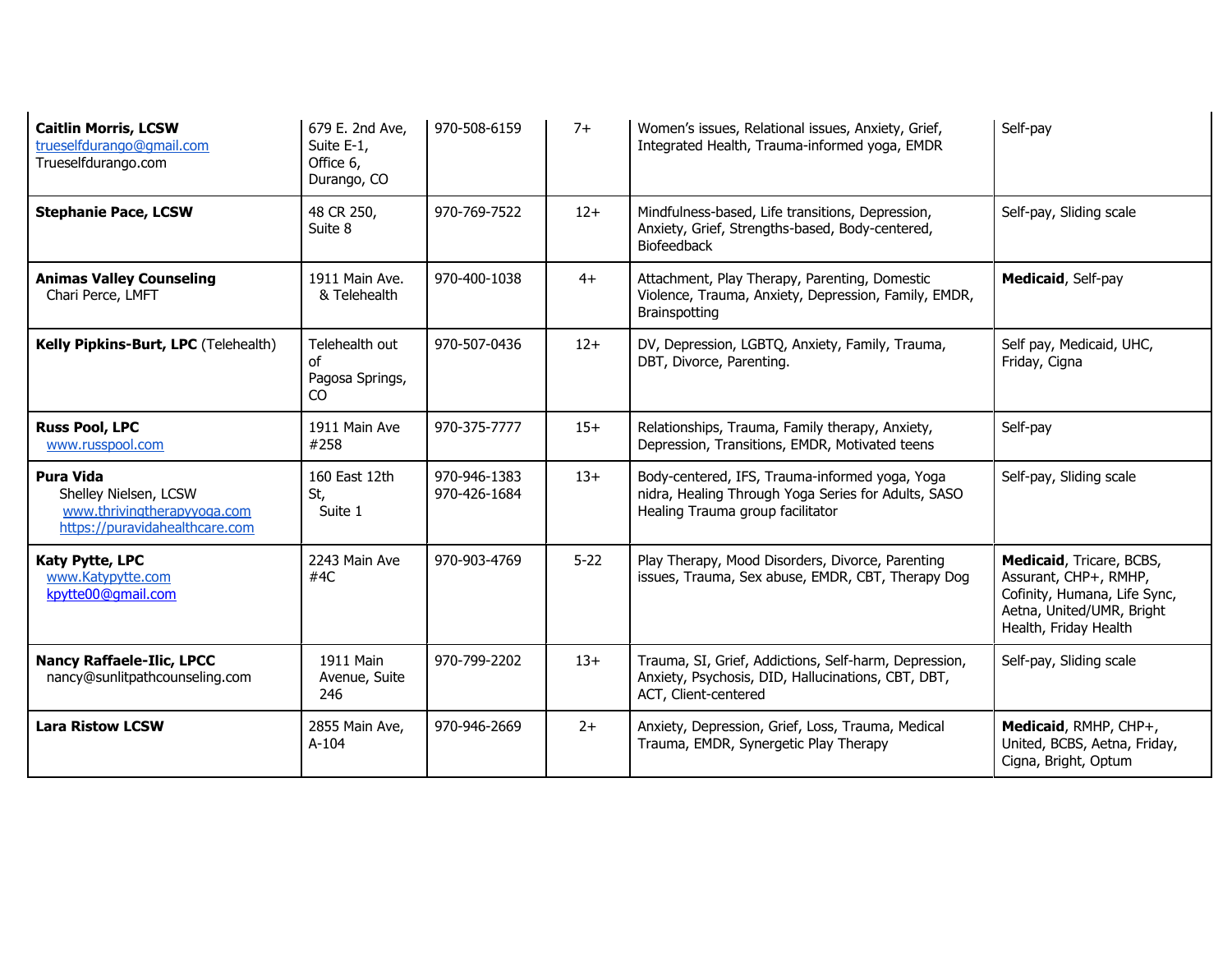| La Plata Family Therapy<br>www.laplatafamily.com<br>admin@laplatafamily.com                       | 135 Burnett Dr             | 970-769-0131 | All ages | Anxiety, Depression, Addiction, Life transitions, EMDR,<br>PTSD, Trauma, Abuse, Divorce, Coparenting, Grief,<br>Sexual abuse, Defiance and behavior issues                                                                     | Most insurances                                 |
|---------------------------------------------------------------------------------------------------|----------------------------|--------------|----------|--------------------------------------------------------------------------------------------------------------------------------------------------------------------------------------------------------------------------------|-------------------------------------------------|
| Sean Evans, LPC                                                                                   |                            |              | $12+$    | Anxiety, Depression, Grief & Loss, Mindfulness,<br>Trauma                                                                                                                                                                      | All above insurances,<br><b>Medicaid</b>        |
| Kelly DiGiacomo, LPC                                                                              |                            |              | $12+$    | Adolescents, Depression, Anxiety, Emotion Regulation,<br>Addiction, Mindfulness, Grief                                                                                                                                         | All above insurances,<br><b>Medicaid</b>        |
| <b>Riversage Family Counseling</b>                                                                | 100 Jenkins<br>Ranch Road  | 970-422-3830 | All ages | General phone for referrals and inquiries                                                                                                                                                                                      | Most insurances                                 |
| Jennifer Diethrich, LPC, NCC<br>Misty Mountain Therapy                                            | 100 Jenkins<br>Ranch Road  | 970-946-7002 | $10+$    | Anxiety, Depression, Social Skills, Relationships,<br>School Issues, Trauma, Suicidal Ideation/Self Harm,<br>Equine Assisted Psychotherapy, Therapy Dog, CBT,<br>Solution Focused, Women's empowerment, and<br>personal growth | Self-Pay                                        |
| Mia Carrasco-Songer, MSW intern                                                                   | 100 Jenkins<br>Ranch Road  | 970-422-3830 | $12+$    | Anxiety, Depression, Social Skills, Relationships,<br>School Issues, Trauma, Suicidal Ideation/Self Harm,<br>CBT, DBT, Somatic therapy, Mindfulness, Attachment,<br>LGB2TQIA+                                                  | Self-pay at \$40/session                        |
| Jenny Rogers, MS, ABP<br>jenny@durangoadventuretherapy.co<br>m<br>www.durangoadventuretherapy.com | 213 Oxford<br>Place        | 970-769-2563 | $11+$    | Adventure Therapy, Therapaddle (SUP), Talki'n and<br>Tubi'n, Art Therapy                                                                                                                                                       | Self-Pay, Sliding scale                         |
| <b>Denise Schenk, LPC</b><br>www.deniseschenktherapy.com                                          | 102 East 8th<br>Suite #209 | 970-749-4049 | $13+$    | Hakomi, Mindfulness, Trauma, Dual diagnosis, Mood<br>disorders                                                                                                                                                                 | Self-pay                                        |
| <b>Caleb Speas, LPCC</b><br>Dropping In Counseling                                                | 755 East 2nd<br>Avenue     | 970-903-4231 | $8+$     | Grief, Trauma, Anxiety                                                                                                                                                                                                         | Self-Pay, Sliding scale                         |
| <b>Lindsay Stonecash-Bauer, LCSW</b>                                                              | 2243 Main Ave,             | 970-946-8002 | All ages | LGBTQ+, Depression, Anxiety, Trauma, Grief, Family<br>therapy, Parent support, EMDR, Mindfulness, DBT,<br>Eating disorders                                                                                                     | Self-pay, RMHP (Medicaid,<br>CHP+), Anthem/BCBS |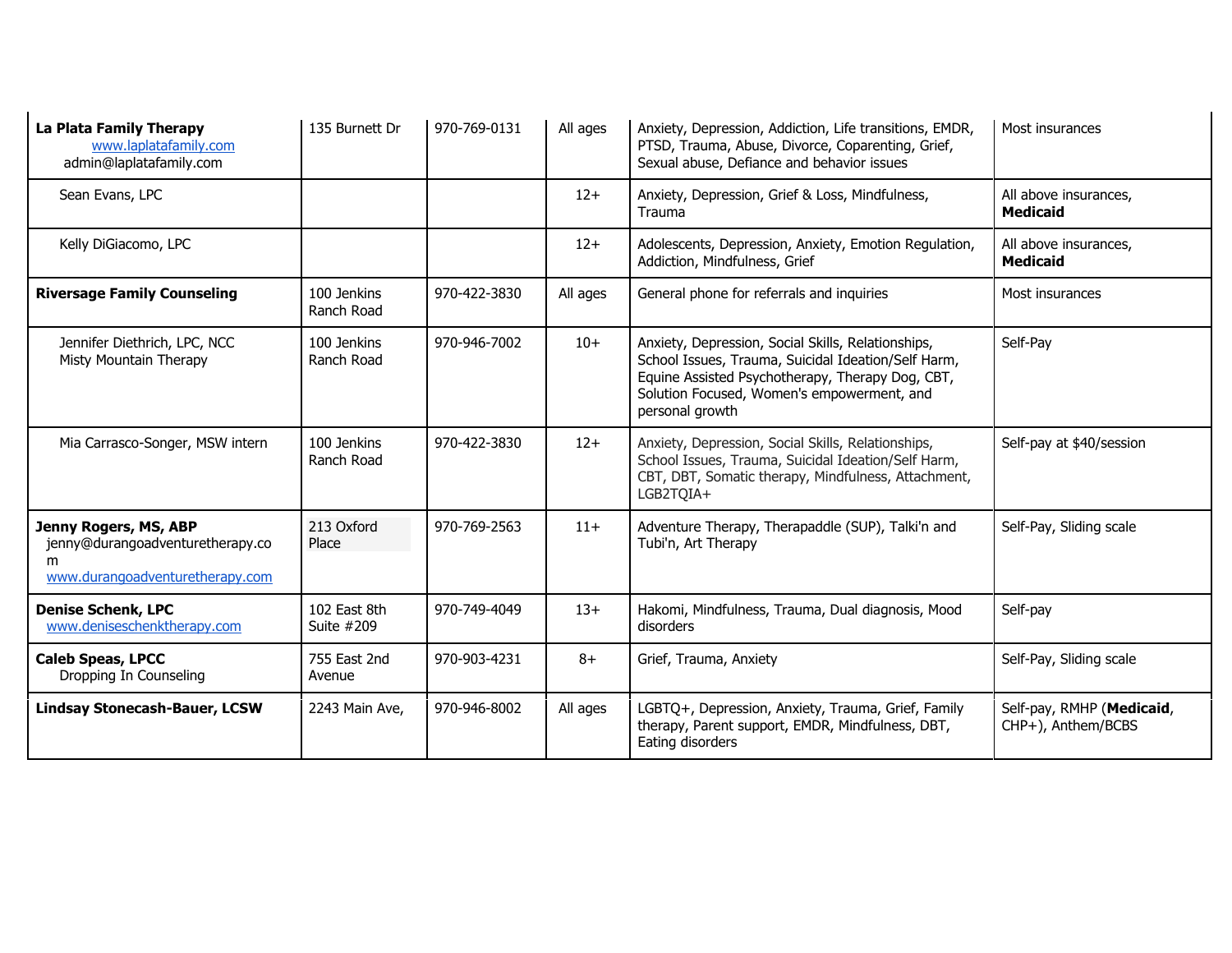| Sarah St. John<br>Sarah St. John Counseling, Coaching,<br>and Healing<br>https://sarahstjohncounseling.com                  | Durango, CO                | 970-946-8456 | $11+$ | Depression, Anxiety, Self-esteem, Grief/loss,<br>Parenting, Navigating support in public schools (504<br>or IEP), Spirituality, LGBTQ, Relationship conflicts, and<br>Anger management | Self-Pay, Sliding scale                                                                                                           |
|-----------------------------------------------------------------------------------------------------------------------------|----------------------------|--------------|-------|----------------------------------------------------------------------------------------------------------------------------------------------------------------------------------------|-----------------------------------------------------------------------------------------------------------------------------------|
| <b>Studio B https://studiob.life/</b>                                                                                       | 1305 Escalante<br>Dr. #203 | 970-422-1761 | $2+$  | Individuals, Couples, Groups, Integrated health                                                                                                                                        | Self-pay, Sliding scale, Most<br>insurances, Medicaid                                                                             |
| Lisa Turcott-Gutt, LPCC                                                                                                     |                            |              | $4+$  | Play Therapy                                                                                                                                                                           | Self-pay, Sliding scale, BCBS,<br>Medicaid, Medicare, RMHP,<br>UHC, Pinnacol                                                      |
| Miranda Day, LPC                                                                                                            |                            |              | $15+$ | Chronic Illness, Grief/loss, Trauma, Anxiety,<br>Depresion, Substance Use, Spirituality                                                                                                | Friday Health, Pinnacol, Self-<br>Pay, Sliding scale, Cigna                                                                       |
| Aaron Belson, LCSW                                                                                                          |                            |              | $15+$ | CBT, Nature, Anxiety, Depression, Life transitions                                                                                                                                     | BCBS, Aetna, Self Pay, Sliding<br>Scale, UHC, Medicaid,<br>Medicare, RMHP, Pinnacol,<br>Bright Health, Friday Health,<br>Coventry |
| Haley Wiedenman, LPCC                                                                                                       |                            |              | $13+$ | Grief, Trauma, Domestic violence, and Intimate<br>partner violence, Wilderness Therapy, Backcountry<br>immersion trips, Couples, Families                                              | Self-pay, Sliding scale, BCPS,<br>Medicaid, Medicare, RMHP,<br><b>UHC</b>                                                         |
| <b>Linza Vargas, LCSW</b><br>www.holisticallyrootedcounseling.com                                                           | 2243 Main Ave,<br>Suite 3B | 610-563-9758 | $13+$ | Somatic Experiencing, Polyvagal, Art Therapy,<br>Anxiety, Depression, Trauma, Family Therapy, Play<br>Therapy, Attachment Issues, Reparenting and Inner<br>Child work                  | Self-Pay, Sliding scale                                                                                                           |
| Julie Viscnich, LCSW, LAC                                                                                                   | 1053 Main Ave<br>#109a     | 970-710-3894 | $15+$ | Life transitions, anxiety, self-esteem, families, trauma,<br>Mood, interpersonal communication, hypnosis,<br>emotional freedom technique                                               | Self-pay                                                                                                                          |
| <b>Western Skies Counseling</b><br>www.westernskiescounseling.com<br>Kathleen Korndorfer, LPC<br>kathleen@westernskies.care | 900 Main<br>Avenue         | 970-403-5821 | $4+$  | EMDR, Neurofeedback, Trauma-Informed CBT, Play<br>therapy, Expressive arts, Complex developmental<br>trauma, Grief, Anxiety & mood disorders, Gender<br>identity                       | Cigna, Self-pay                                                                                                                   |
| Joseph Prekup, LPC<br>joseph@westernskies.care                                                                              | 900 Main<br>Avenue         | 970-281-5550 | $13+$ | Solution-focused, Narrative Therapy, Christian, Mood<br>Disorders, Personality Disorders, Families                                                                                     | Medicaid, Self-pay                                                                                                                |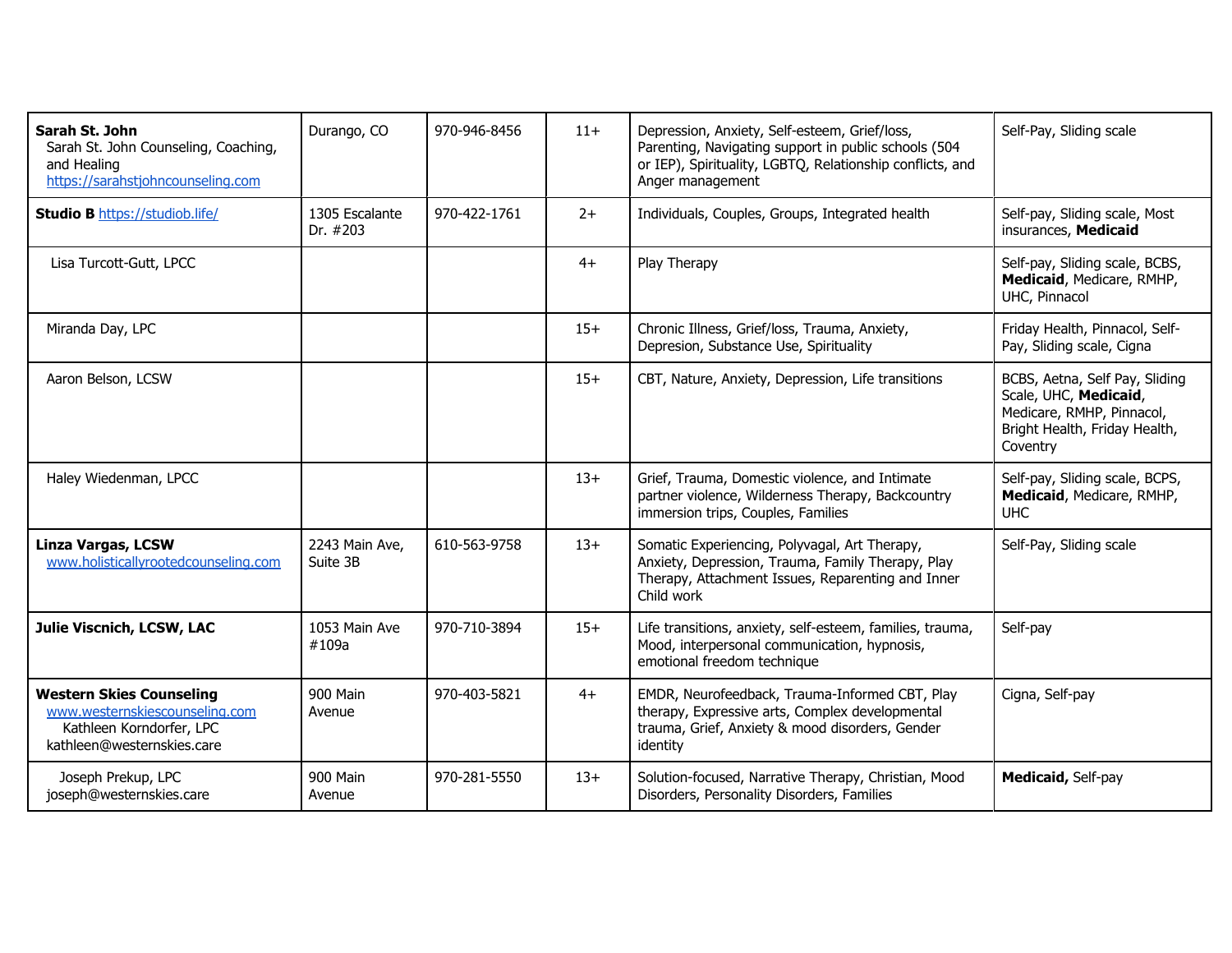## **Bayfield & Ignacio Therapists**

| <b>Name</b>                                                         | <b>Address</b>                                                    | <b>Phone</b> | <b>Ages</b> | <b>Interventions/ Specialties</b>                                                                                             | <b>Payment Methods</b>                                                         |
|---------------------------------------------------------------------|-------------------------------------------------------------------|--------------|-------------|-------------------------------------------------------------------------------------------------------------------------------|--------------------------------------------------------------------------------|
| <b>Jessaca Cassady LCSW, LAC</b><br>www.claritycounseling.solutions | <b>Bayfield</b><br>1328 Co Rd 501<br>Ignacio<br>405 Browning Ave. | 970-903-3354 | -6+         | Family/Marriage, Addictions, Anxiety/<br>Depression, CBT, DBT, Trauma- Prolonged<br>Exposure/ EMDR, Christian Counseling,     | Medicaid, Medicare, CHP+,<br>Most Insurances, EAP's, Self<br>Pay-Sliding Scale |
| Nicole Fuller MA, DVAP, CAC III<br>www.nicolefuller.com             | <b>Bayfield Office</b><br>1327 Bayfield Parkway,<br>Bayfield, CO  | 970-769-2435 | $10+$       | Anxiety, Depression, Substance Abuse,<br>Parenting, Domestic Violence, Court Ordered,<br>Grief, Transitions, Anger Management | Self-pay, Sliding Scale                                                        |
| <b>Rachel Shockley, SWC</b><br>www.rachelshockley.com               | Telehealth<br>Bayfield, CO                                        | 970-323-2543 | $13+$       | Anxiety, Depression, Emotional overwhelm, Life<br>transitions                                                                 | Self-pay, Sliding scale via Open<br>Path                                       |

# **Pagosa Springs Therapists**

| <b>Name</b>                                                                                                                                          | <b>Address</b>                                                              | <b>Phone</b> | <b>Ages</b> | <b>Interventions/ Specialties</b>                                                                                                                                                                                                                                                              | <b>Payment Methods</b>                                                                          |
|------------------------------------------------------------------------------------------------------------------------------------------------------|-----------------------------------------------------------------------------|--------------|-------------|------------------------------------------------------------------------------------------------------------------------------------------------------------------------------------------------------------------------------------------------------------------------------------------------|-------------------------------------------------------------------------------------------------|
| Sarah "Sam" G Conti, LPC, CAS                                                                                                                        | 2800 Cornerstone<br>Build $#B$ $#208$<br>Pagosa Springs, Co                 | 970-731-2114 | $12+$       | Cognitive Behavioral Therapy, Mindfulness Based<br>Cognitive Therapy, Mediation, Intimate Partner<br>Abuse, Divorce Counseling, Parent Education,<br>Parent/Child Reunification Therapy, Child/Family<br>Investigator, Parental Responsibility Evaluator,<br>Supervised Therapeutic Visitation | Aetna, BCBS/Anthem, Cigna,<br>United/UMR, Self-pay                                              |
| <b>Authentic Solutions Consulting</b><br>Stacey Foss, LAC<br>Erik Foss, LPC, LAC<br>Lacy Brown, LPCC<br>Stacey Lewis, MS<br>Brittiany Newsome, FNP-C | 2800 Cornerstone Drive<br>Building B, Suite 201<br>Pagosa Springs, CO 81147 | 970-570-5238 | All<br>Ages | Substance Use Disorders, Co-Occurring<br>Disorders, General behavioral health issues,<br>Trauma, EMDR, DBT, Families, Couples, Licensed<br>DUI treatment provider, Approved Domestic<br>Violence Treatment.                                                                                    | Most insurance accepted,<br>Medicaid, BCBS/Anthem,<br>Bright, Aetna, EAPs,<br>United/UMR, Optum |
| <b>Kelly Pipkins-Burt, LPC</b>                                                                                                                       | 2800 Cornerstone Dr<br>Pagosa Springs, Co                                   | 970-507-0436 | $12+$       | Anxiety, Depression, Integrated care, LGBTQ+                                                                                                                                                                                                                                                   | Medicaid, United<br>Healthcare/UMR, Cigna, Friday                                               |
| Archuleta Integrated Healthcare                                                                                                                      | 52 Village Drive Pagosa<br>Springs, CO 81147                                | 970-264-2104 | All<br>ages | Anxiety, Depression, Children, Adolescents                                                                                                                                                                                                                                                     | <b>Medicaid, Sliding scale, most</b><br>insurance                                               |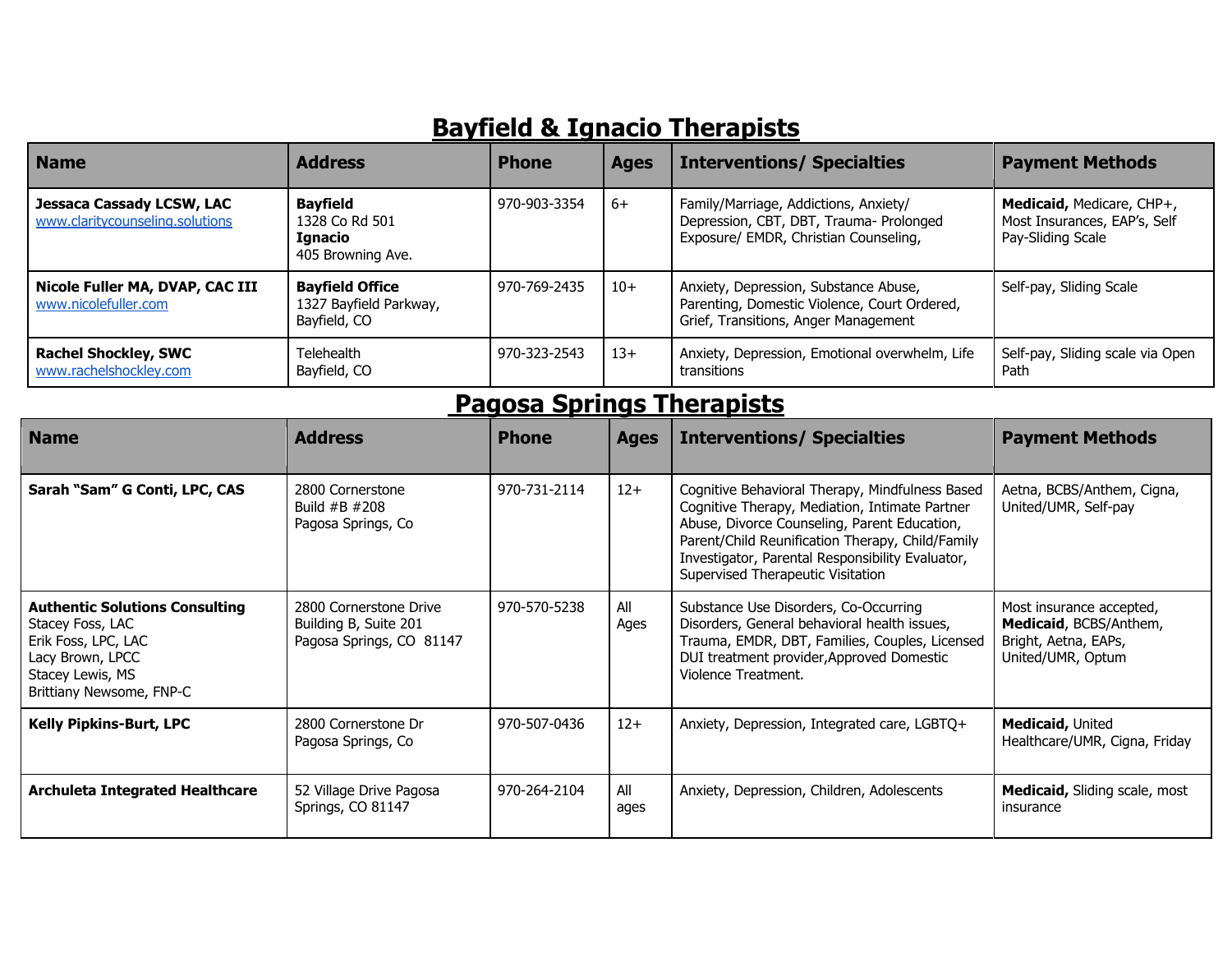### **Cortez & Norwood Therapists**

| <b>Name</b>                                                                                                          | <b>Address</b>                                               | <b>Phone</b> | <b>Ages</b> | <b>Interventions/Specialties</b>                                                                                                                                                      | <b>Payment Methods</b>                                                                                                                     |
|----------------------------------------------------------------------------------------------------------------------|--------------------------------------------------------------|--------------|-------------|---------------------------------------------------------------------------------------------------------------------------------------------------------------------------------------|--------------------------------------------------------------------------------------------------------------------------------------------|
| <b>AXIS Health System</b>                                                                                            | Cortez, CO (two days a week)                                 | 970-565-7946 | All<br>ages | Individua, Family, I and Group therapy; Case<br>Management                                                                                                                            | Medicaid, Most other insurance<br>(call to ask)                                                                                            |
| <b>Mind Body Connections</b><br><b>Counseling</b><br>Licensed in CO and UT<br>Russ Patten, LPC<br>www.russpatten.com | 321 E. North St<br>Cortez, Co                                | 385-743-0251 | $12+$       | Anxiety, Depression, Trauma, DBT, CBT, EMDR,<br>Motivational Interviewing, Solutions Focused,<br>Veterans                                                                             | BCBS/Anthem, Behavioral Health<br>Systems, Chip+ Plan<br>ERS EAP, Medicaid, MultiPlan,<br>Optum, RMHP, Second Wind<br>Fund, TRIAD EAP, UMR |
| Renee Podunovich, LPC<br>www.reneepodunovich.com                                                                     | 321 E. North St<br>Cortez, Co                                | 385-232-3671 | $13+$       | Women, Trauma, Grief and loss, Anxiety, Mood<br>disorders, Life transitions, Mindful Self-<br>Compassion Therapy, Somatic therapies, EMDR,<br>Athletes and professionals performance. | BCBS/Anthem, Behavioral Health<br>Systems, Chip+ Plan<br>ERS EAP, Medicaid, MultiPlan,<br>Optum, RMHP, Second Wind<br>Fund, TRIAD EAP, UMR |
| Nikki Gillespie<br>www.fourcornersrolfing.com                                                                        | 18483 Hwy 145 Dolores,<br>Colorado 81323                     | 970-882-8850 | $13+$       | Body centered psychotherapy, Trauma coach,<br>Somatic Bodyworker, Rolfer, Doula and Childbirth<br>Educator                                                                            | Self-Pay                                                                                                                                   |
| <b>Thrive Wellness</b><br>www.livethrivenow.com<br>Elizabeth Davis, LCSW<br>Mesa Owen, SWC                           | 1555 Summit St. Norwood,<br>CO 81423<br>Telehealth Available | 970-759-0533 | All<br>ages | Trauma informed, Mindfulness, DBT, EMDR, ACT,<br>IFS Informed. Skills-based treatment.                                                                                                | Most Insurances - Medicaid,<br>Medicare, RMHP, Aetna, Anthem<br>BCBS, UMR/UBH/Optum,<br>Humana, Triad EAP                                  |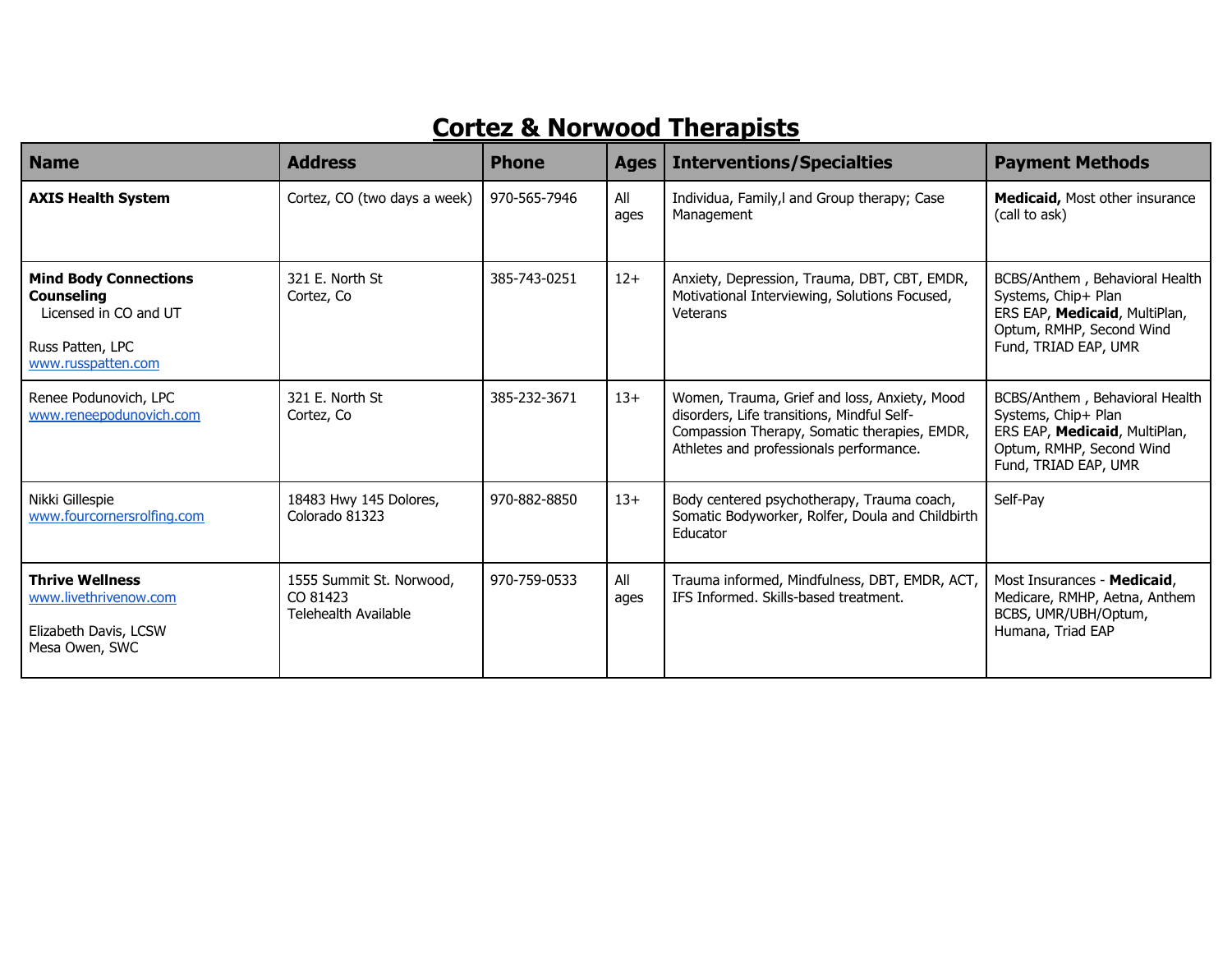## **Psychiatry (Medication)**

| <b>Name</b>                                                                                                   | <b>Address</b>                                                              | <b>Phone</b>                                        | <b>Ages</b> | <b>Specialties</b>                                                                                                                   | <b>Payment Methods</b>                                                                          |
|---------------------------------------------------------------------------------------------------------------|-----------------------------------------------------------------------------|-----------------------------------------------------|-------------|--------------------------------------------------------------------------------------------------------------------------------------|-------------------------------------------------------------------------------------------------|
| <b>Perins Psychiatric Health</b><br>Jamie Knight APN                                                          | 270 E 8 <sup>th</sup> Ave #203<br>Durango, CO 81301                         | 970-247-0640                                        | $18+$       | Psychiatric Evaluations, Medication Management                                                                                       | Self-pay                                                                                        |
| <b>Riversage Counseling</b><br>Sarah Alsgaard, DNP, APRN,<br>PMHNP-BC                                         | 765 E. College Dr. Unit 2<br>Durango, CO 81301                              | 970-764-0093                                        | $14+$       | Psychiatric Evaluations, Medication Management                                                                                       | Self-pay                                                                                        |
| La Plata Family Counseling<br>Christopher Will, MSN, PMHNP-BC                                                 | 135 Burnett Dr, Durango,<br>CO 81301                                        | 970-769-0131                                        | All<br>ages | Psychiatric Evaluations and Medication<br>Management, Trauma, Depression, Suicide<br>Ideation, ADHD, Schizophrenia, Bipolar disorder | Self-pay                                                                                        |
| <b>Authentic Solutions Consulting</b><br>Brittiany Newsome, FNP-C                                             | 2800 Cornerstone Drive<br>Building B, Suite 201<br>Pagosa Springs, CO 81147 | 970-570-5238                                        | All<br>Ages | Medication management for Behavioral Health and<br>Substance Use, Medication Assisted Therapies.                                     | Most insurance accepted,<br>Medicaid, BCBS/Anthem,<br>Bright, Aetna, EAPs,<br>United/UMR, Optum |
| <b>AXIS Health System</b><br>Christy De la Garza-Gilbert, PMHNP<br>Must be seeing a therapist for<br>all ages | Durango, Pagosa, Cortez                                                     | Durango:<br>970-259-2162<br>Cortez:<br>970-565-7946 | All<br>ages | Psychiatric Evaluations, Medication Management                                                                                       | <b>Medicaid, Must be seeing</b><br>a therapist (does not have<br>to be through Axis)            |